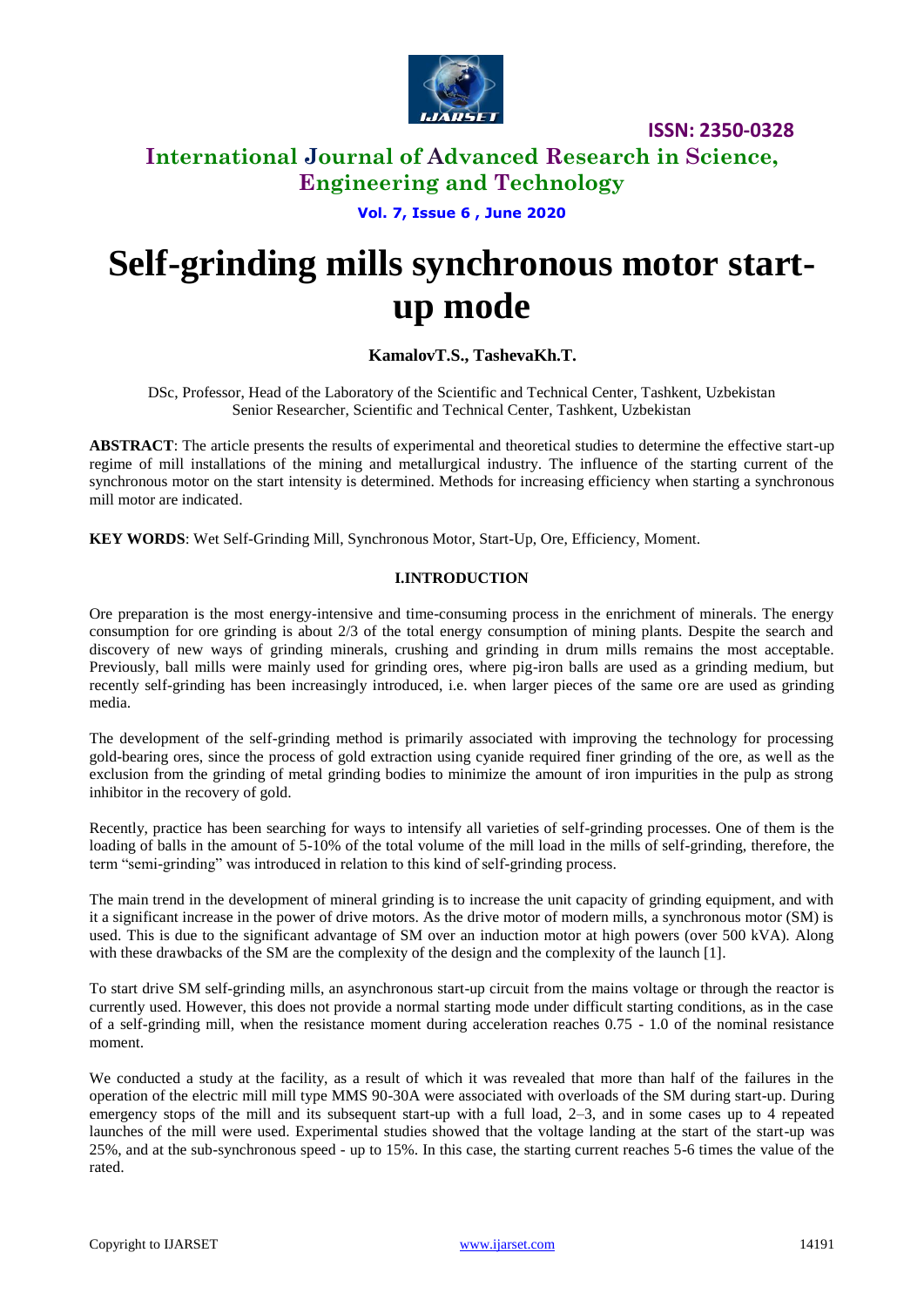

# **International Journal of Advanced Research in Science, Engineering and Technology**

## **Vol. 7, Issue 6 , June 2020**

#### **II. SIGNIFICANCE OF THE SYSTEM**

The main attention in the article is paid to how the normal and rational start-up of the SM mill in terms of energy performance is ensured, taking into account the features of the process and the drive mechanism. The most effective solution to this problem is to use the frequency start-up circuit of the SM. A study of the literature review is presented in section III, the methodology is explained in section IV, and section V discusses future research and conclusion.

#### **III. LITERATURE SURVEY**

For a long time, when starting synchronous motors, the role of the accelerating motor was played by a conventional asynchronous motor, mechanically connected to a synchronous one. The rotor of a synchronous motor is rotated to a sub-synchronous speed. Further, the engine itself is drawn into synchronism. Typically, the starting motor power is 5- 15% of the power of the synchronous motor. This allows you to start the synchronous motor only at idle or with a small load on the shaft. The use of a starting motor with a power sufficient to start a synchronous motor under load makes this installation cumbersome and expensive. Recently, the so-called asynchronous start-up system of synchronous motors has been used. For this purpose, rods that resemble the short-circuited winding of an induction motor are driven into the pole pieces.

In the last ten years, the asynchronous starting mode of the mill synchronous motor has been widely used. The asynchronous start method is by far the most common. Such a start was made possible after a change in the design of the rotor. Its advantage is that an additional accelerating motor is not needed, since in addition to the field winding, short-circuited squirrel cage rods were mounted in the rotor, which made it possible to start it in asynchronous mode. Under such a condition, this method of starting was widely used.

Frequency starting of synchronous motors is used to start high-power devices (from 1 to 10 MW) with an operating voltage of 6, 10 KV, both in the easy start mode (with the fan nature of the load) and with heavy start (ball mill drives). For these purposes, soft frequency start devices are available. The principle of operation is similar to high-voltage and low-voltage devices operating according to the frequency converter circuit. They provide a starting torque of up to 100% of the nominal, and also provide the launch of several engines from one device. You see an example of a circuit with a soft starter below, it turns on for the time the engine starts, and then it is removed from the circuit, after which the engine is connected to the network directly.

A. Korshunov considered the process of uniformly accelerating the frequency start-up of a synchronous motor at idle, at a constant load moment. On the phase plane of the motor, on the abscissa axis of which the rotor lag is delayed from the stator field, the stability region of uniformly accelerated acceleration is determined.

D. Ustinov and Yu. Konovalov considered various options for starting synchronous motors and proposed a combination that minimizes inrush current, increases the input torque and limits heating. The issues of matching the output voltage of the frequency converter with the supply voltage when switching a synchronous motor from the frequency converter to the network and vice versa are considered.

A.P. Cherny, K.N. Bogatyrev and A. Yu. Romanov substantiated the principle of the formation of a mathematical model. It is shown that the modelling of the common supply line and cable lines for connecting motors must be performed in a three-phase coordinate system with the voltage at the stator of each synchronous motor converted to orthogonal, taking into account the angle of rotation of its rotor. Such a mathematical model allows one to take into account the mutual influence of electromagnetic processes in starting engines. This problem is solved in order to improve the start-up conditions of synchronous motors, increase the reliability of the system, reduce the influence of their start-up modes on reducing the voltage in the network at start-up and on the operation modes of electric equipment or other electric motors connected to the same network. This is done by maintaining the voltage in the network to which the synchronous motors are connected, by transferring the motors that are started into over-excitation mode for the period when the engines are started. The simulation results are given for starting synchronous motors with and without taking into account the forcing of the excitation voltage.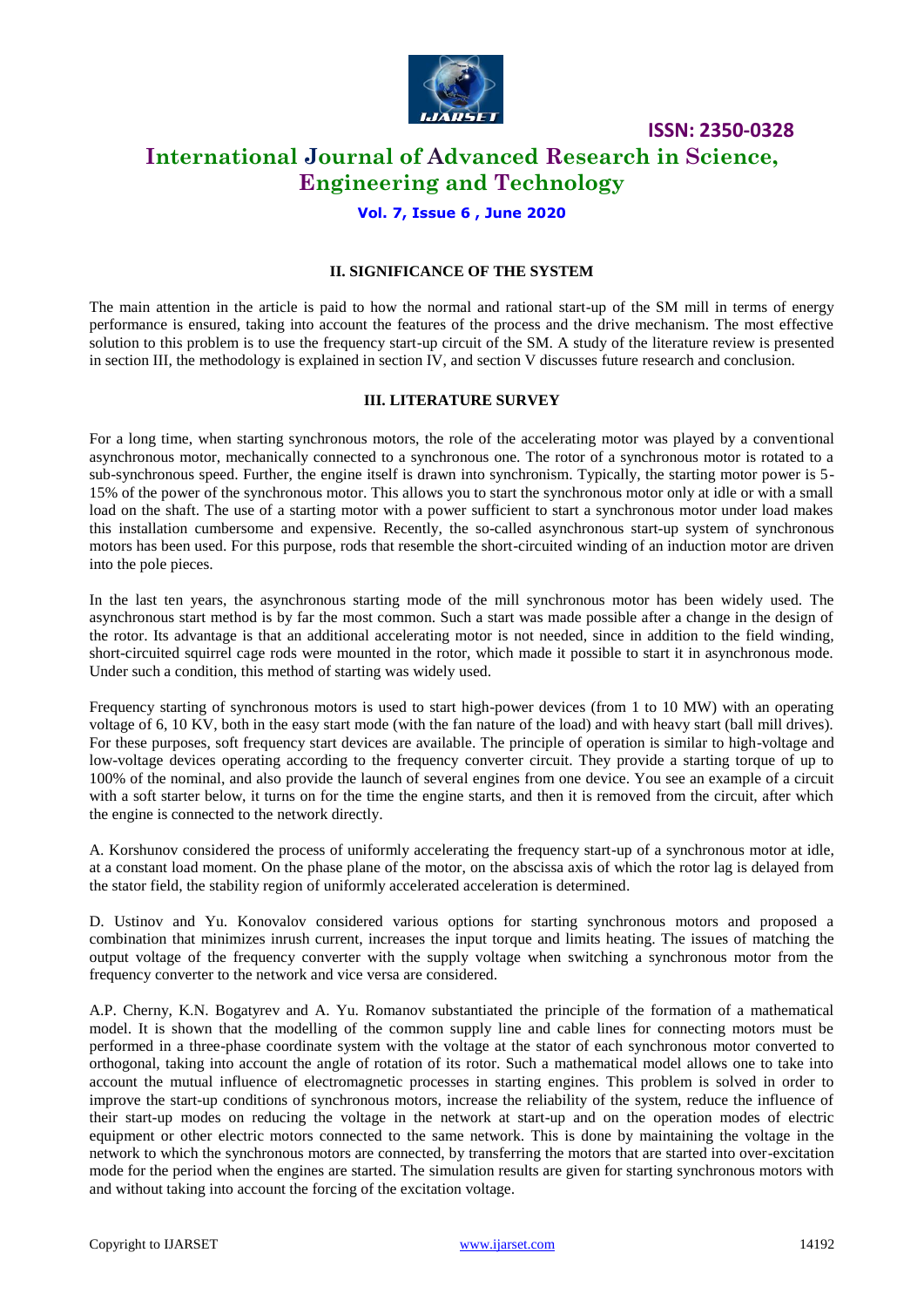

# **International Journal of Advanced Research in Science, Engineering and Technology**

## **Vol. 7, Issue 6 , June 2020**

M. Baghdasaryan and A. Avetisyan obtained the conditions for the stable entry of the engine of the electric drive system of the ore-grinding mill into synchronous mode in order to prevent accidents in the electric drive system as a result of the engine falling out of synchronism under the influence of various influences. G.G. Pivnyak, V. Kirichenko and R. Borovik developed algorithms for programmatically controlling the power supply

of the windings of synchronous motors in order to reduce dynamic loads and form the desired shape of the electromagnetic moment.

B. Abramov, L. Datskovsky, I. Kuzmin, A. Pridatkov and P. Limorenkowere analysed the choice of the type of starting device for electric drives with high-voltage synchronous motors depending on the nature of the change in the load moment of the mechanism, the number of synchronous drive motors to be started (one engine or sequential start of several motors) and the requirements of the technological regime, as well as the parameters of the synchronous motor. Single-line diagrams of the implementation of soft starters for driving high-voltage synchronous motors of large grinding units, axial shaft fans of the main and auxiliary ventilation are presented.

#### **IV. METHODOLOGY**

Consider the transients in the electromechanical drive system of the mill, taking into account the electromagnetic processes in the SM and the basic laws of change in the moment of resistance.

The increment in the energy of the rotating masses occurs only due to the moments M<sub>i</sub>; acting on the drum of the mill:  $M_d$  - the electromagnetic moment of the engine and  $M_b$  - the static moment of the drum, according to the equation of motion of the system:

$$
M_d + M_{br} = J_{\Sigma} d\omega / dt
$$
 (1)

where  $J_{\Sigma} = J_d + J_b$  is the moment of inertia of the rotating masses;

 $J_d$ ,  $J_b$ - moments of inertia of the motor and mill drum, reduced to the motor shaft;

ω - is the motor speed;

 $M_{BR}$  - the moment of resistance of the mill drum, reduced to the motor shaft;

An electromagnetic moment is applied to the motor rotor, described according to [2] and [3] by the system of equations of a synchronous machine with frequency regulation in p.u.

$$
i_d = -i \sin(\varphi + \theta) \tag{2}
$$

where  $\Psi_d$ ,  $\Psi_q$  are the longitudinal and transverse components of the stator flux linkage;  $i_{B}$  - field current;

 $i_d$ ,  $i_q$  - longitudinal and transverse components of the stator current;

 $u_{d}$ ,  $u_{d}$  - longitudinal and transverse components of the voltage on the stator;

u, i - voltage and current of the stator;

μ is the engine moment;

φ is the angle of shift between the first harmonics of the current and voltage of the stator;

 $\theta$  is the load angle;

α is the frequency of the stator voltage;

 $x_{ad}$ ,  $x_d$ ,  $x_q$  - longitudinal and transverse components of synchronous reactance;

r is the stator resistance.

The moment of resistance of the mill drum is determined, first of all, by the nature of the movement of the grinding medium. At the first moment of starting the mill, it is necessary to overcome only the friction forces in the bearings [4].

$$
M_{crp}=k\cdot G\cdot f\cdot r,\qquad \qquad (3)
$$

where k is the coefficient of proportionality; G is the weight of the rotating parts, t; f is the coefficient of friction;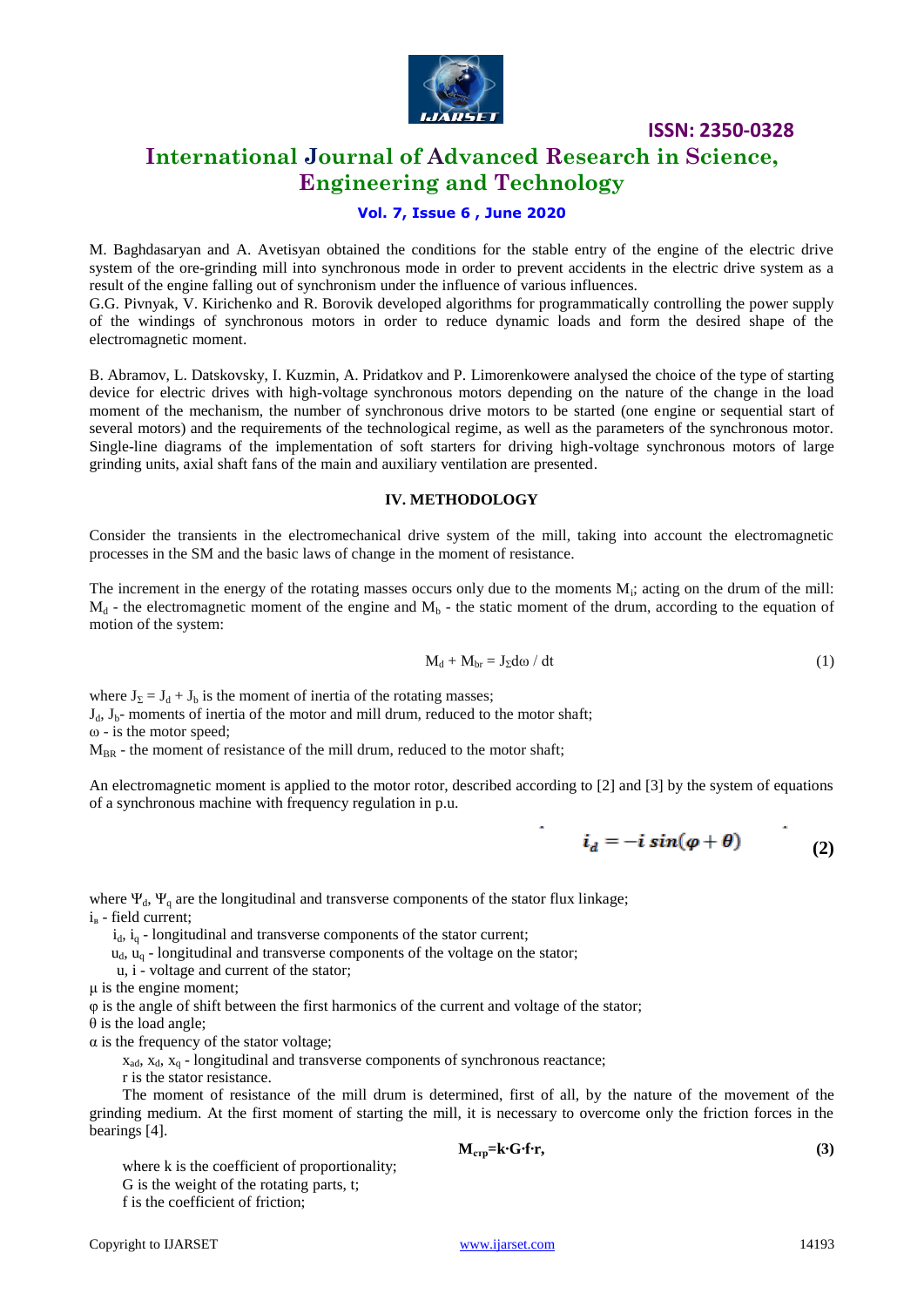

# **International Journal of Advanced Research in Science, Engineering and Technology**

## **Vol. 7, Issue 6 , June 2020**

r is the radius of the pin.

Immediately after the start of movement, the moment increases sharply due to the appearance of an additional moment from loading :

 $M_{b0} = G·l(4)$ 

where G is the gravity of the ball load, l is the length of the perpendicular omitted from t. On the direction of the force G.

Express ball gravity

 $G = 1000 M_{sh} \cdot g,$  (5) Where  $M_{\rm sh} = 4$ ,  $6\varphi \frac{\pi D^2}{4} l$  - mass of the mill load. Next, we define  $l = x\sin\theta$  (m) (6)

where x is the distance from the centre O to the centre of gravity S, m.

According to [5], the static moment of the drum  $M_b$  consists of two components: constant  $M_{b0}$  - equal in magnitude to the product of the load weight G located at the bottom of the drum and shoulder L, equal to the distance from the centre of gravity of the load to the drum axis, and a variable component: the impact moment, which depends from the loading position in the drum at each instant of time Mb  $\sim$ . But at the same time, unlike the steady-state regime,  $M_{h0}$  will constantly change throughout the start-up, due to a change in the position of the mill load in the mill drum and, consequently, a change in the arm L.

According to [6], depending on the speed of rotation of the drum, the mill operation mode can be cascade, mixed (cascade-waterfall) and waterfall.In a cascade mode of operation, crushing bodies rise along concentric circular paths and slide down a cascade along a slope in parallel layers. A cascade mode of operation is observed at the initial speed of rotation and, with an increase in speed, first passes into a mixed (cascade-waterfall), and then into a waterfall mode, i.e. when the crushing bodies rise along circular paths and then fall down a parabolic path by a waterfall.

Obviously, the crushing body will be pressed against the wall of the drum until the sum of the radial components of the weight and friction force is less than the centrifugal inertia force. With a further increase in speed, a part of the material breaks away from the main mass and switches to parabolic flight paths. The value of the critical speed at which the waterfall operation begins can be found from the expression, according to [7]:

$$
M\omega_{\kappa p} (R-d/2) = g \cdot m. \tag{7}
$$

That is, the centrifugal force of the crushing body is equal to the gravity of gravity, where m is the mass of the particle, R is the radius of the drum, d is the diameter of the particle.

$$
\omega_{\rm cp} = (g / R \cdot d / 2) \, 1 / 2 \approx (g / R) \, 1/2 \text{ for } R >> d. \tag{8}
$$

An additional shock moment is added to the moment of resistance. According to [5], the impact moment is the result of the grinding material falling downward, imparting a shock pulse to the lower zone. Such pulses follow continuously one after another and are transmitted to the inner surface of the drum and from it to the drive.

However, unlike the steady state, the occurrence of a shock moment when the mill is started is caused by a short-term decrease in the load weight by the total weight of the torn off part of the material, and after its fall, by an increase in the load weight. In subsequent time instants, the shock moment increases somewhat, since due to the increase in speed, the mass of the detached part of the load increases. This process will continue until the mass of the tearing and falling parts of the material becomes approximately the same.

Thus, the value of the moment of resistance will be determined from the following relationships: